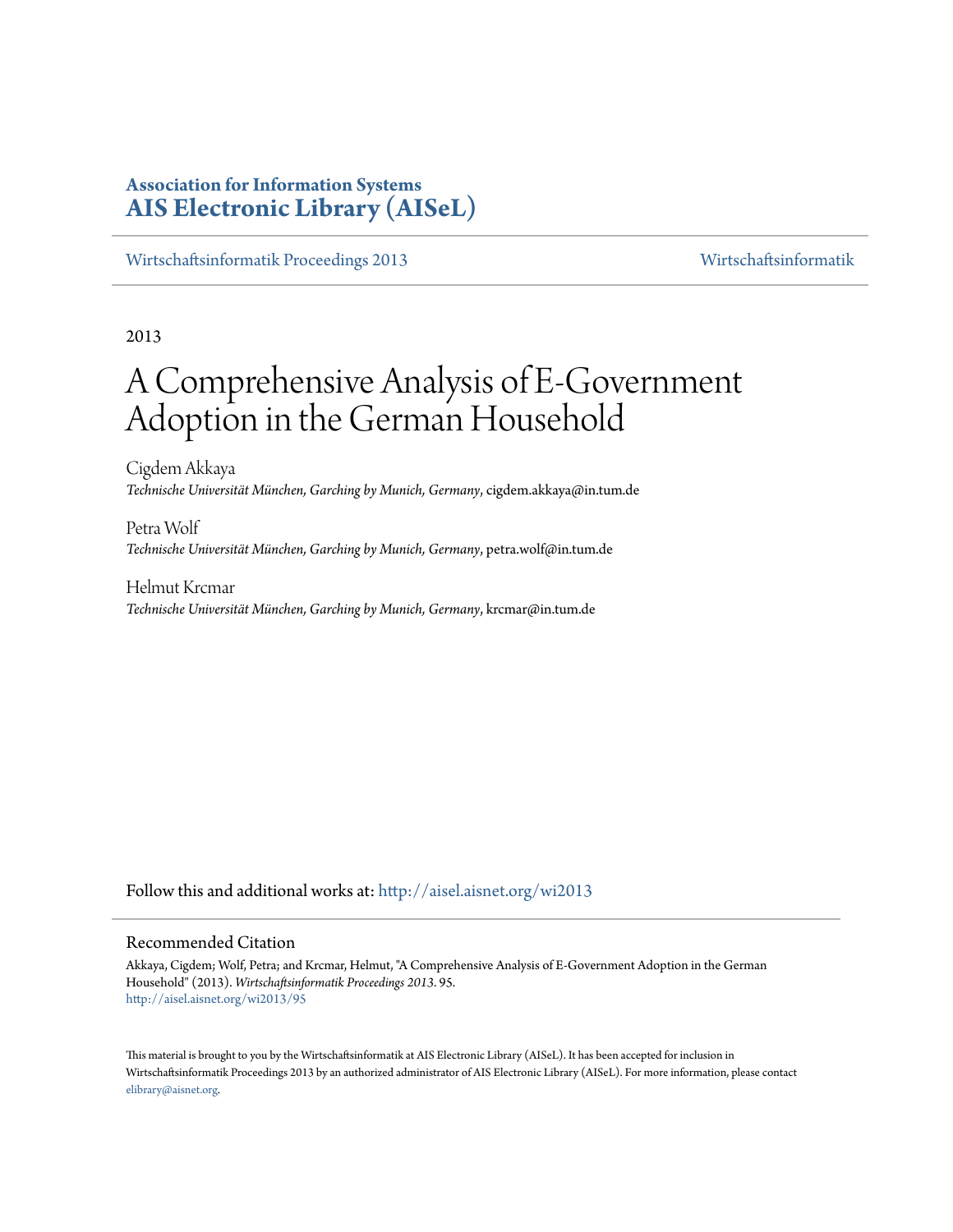# **A Comprehensive Analysis of E-Government Adoption in the German Household**

Cigdem Akkaya, Petra Wolf, and Helmut Krcmar

Technische Universität München, Garching by Munich, Germany {cigdem.akkaya,petra.wolf,krcmar}@in.tum.de

**Abstract.** Much of the prior research on IS adoption recognizes that cultural characteristics of the nations influence their adoption behaviors significantly. In the context of e-government, more empirical research is necessary to understand the adoption behaviors of different nations. Our research focuses on understanding the antecedents of e-government adoption in the German household, which has not been adequately addressed to date. Based on the findings of two representative cross-sectional studies, we derived a comprehensive research model and tested it with 1,000 users in the German household on the specific example of e-filing. While the factors of data protection and security were mentioned as crucial in the descriptive studies, the explanatory analysis with LISREL revealed that compatibility is the main antecedent of e-filing adoption in the German nation, followed by relative advantage and perceived risk. Implications for practice and future research are discussed.

**Keywords:** IS Adoption, E-Government, Germany, LISREL, Structural Equation Modeling

# **1 Introduction**

Despite the enormous potential of new public management, most e-government initiatives are faced with adoption challenges. Until now, development of e-government services has been primarily guided by supply side factors and technological possibilities rather than user needs [1]. There is an increasing body of research claiming that a user-centered e-government strategy is essential, if e-government is to succeed [2]. Therefore, empirical research becomes critical in understanding the expectations of citizens and their decision making mechanisms towards using online public services.

Prior literature suggests that national culture shapes perceptions of citizens thus facilitates or impedes adoption of new technologies [3]. According to Patel and Jacobson [4], factors influencing e-government adoption can be influenced by cultural backgrounds of the users, however there is a lack of empirical studies examining the impact of national culture on e-government adoption. Some technology related factors may be salient in all cultures. Yet, risk perceptions and privacy concerns, which play key roles in the adoption of other online technologies, vary considerably from one nation to another [5]. Consequently, more empirical research is necessary to under-

11<sup>th</sup> International Conference on Wirtschaftsinformatik,  $27<sup>th</sup>$  February –  $01<sup>st</sup>$  March 2013, Leipzig, Germany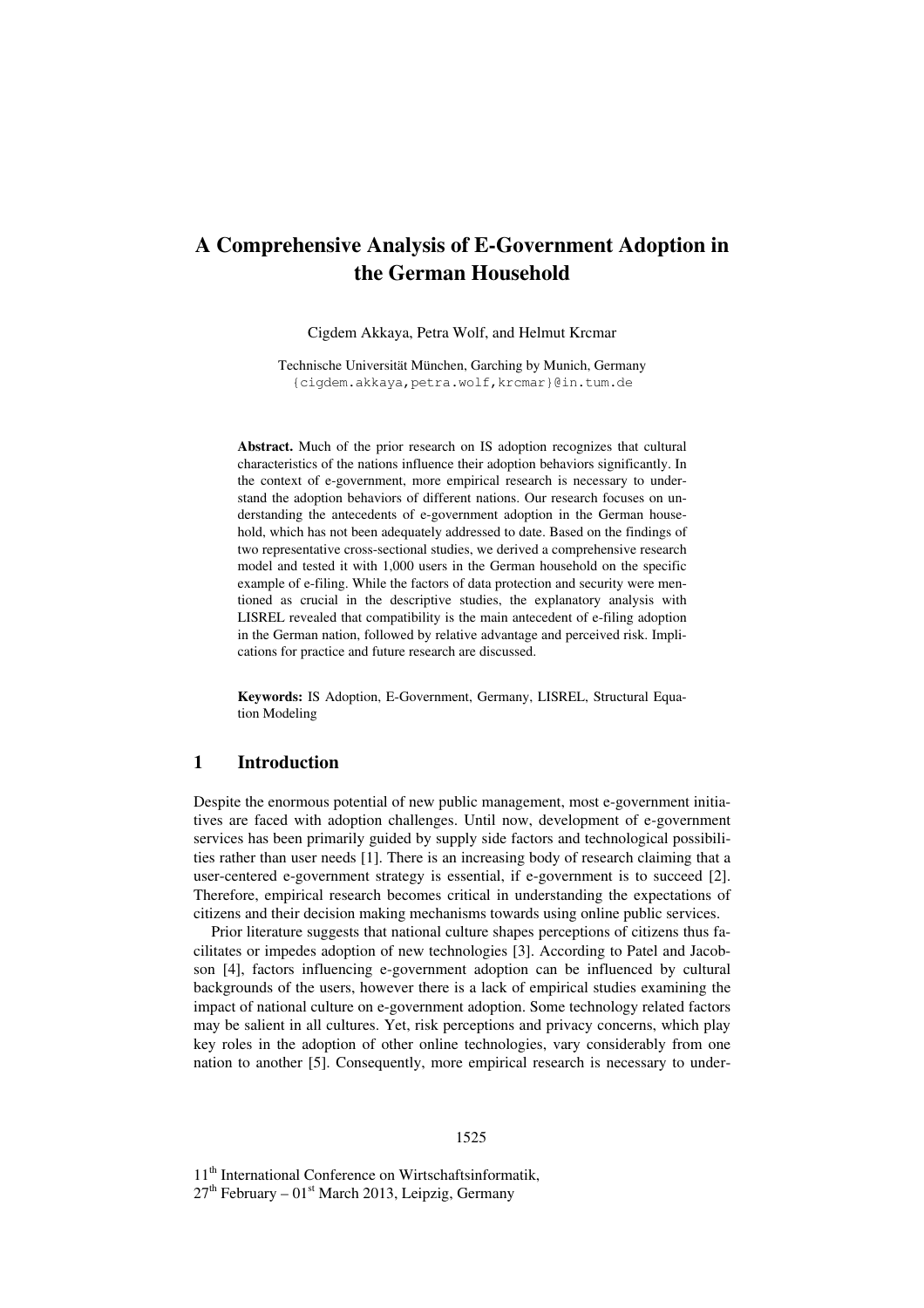stand the nations' expectations to achieve worldwide adoption of e-government services [1], [4].

The Cap Gemini Report on e-government [6] recognizes Germany as one of the top performers in full online availability and sophistication of online public services*.* In the Global Competitiveness Report [7] Germany is ranked second for the quality of its infrastructure worldwide. Moreover, the Federal Government provides full support and dedication to make Germany one of the leaders of e-government in Europe. The widespread adoption of e-government services has been part of the national strategy over a decade, with the specific target of "enabling Germany to become one of the egovernment leaders of Europe" [8]. However, the adoption problems of e-government in Germany seem to persist, especially in the household context [9]. Other than some municipal level adoption research [10], the major antecedents influencing adoption in Germany have not been subject to empirical research with a representative study. Hence, the factors motivating or hindering households' use of online public services as well as their expectations, demands and concerns for a better e-government adoption are yet to be understood.

The presented research aims to contribute to a better understanding of egovernment adoption in Germany by addressing this research gap in literature. In particular, the main research question guiding our research is as follows: What are the antecedents of e-government adoption in the German household?

The document is organized as follows. The next section provides a brief review of the literature and discusses the high sensitivity of the German citizens towards data protection and security. Section three summarizes the insights gained by the descriptive cross-sectional studies. The research model and hypotheses derived are elaborated in the following section. Section five summarizes the methodology used and the results are analyzed in section six. After discussing the main findings, implications and limitations, the paper concludes with a high-level summary of the key findings arising from our research.

# **2 Literature Review**

#### **2.1 Technology Adoption in E-government Research**

It is common practice for e-government researchers to draw on constructs, theories and models from IS literature to study e-government adoption [11]. Up to now, various factors have been discussed as being the prominent factors of IS adoption. Some constructs consistently explain a large percentage of variance such as perceived usefulness (relative advantage) [12] and ease of use (simple usability) [12]. Yet, previous research suggests that some determinants related to beliefs and values vary by culture [13], necessitating empirical research conducted in each culture individually [14].

We argue that perceived risk and trust are among the essential constructs that need to be analyzed to understand e-government adoption. Broad literature on e-commerce adoption recommend building trust of consumers [15] for decreasing their risk perceptions to foster adoption [5]. In fact, the risk involved in e-government is actually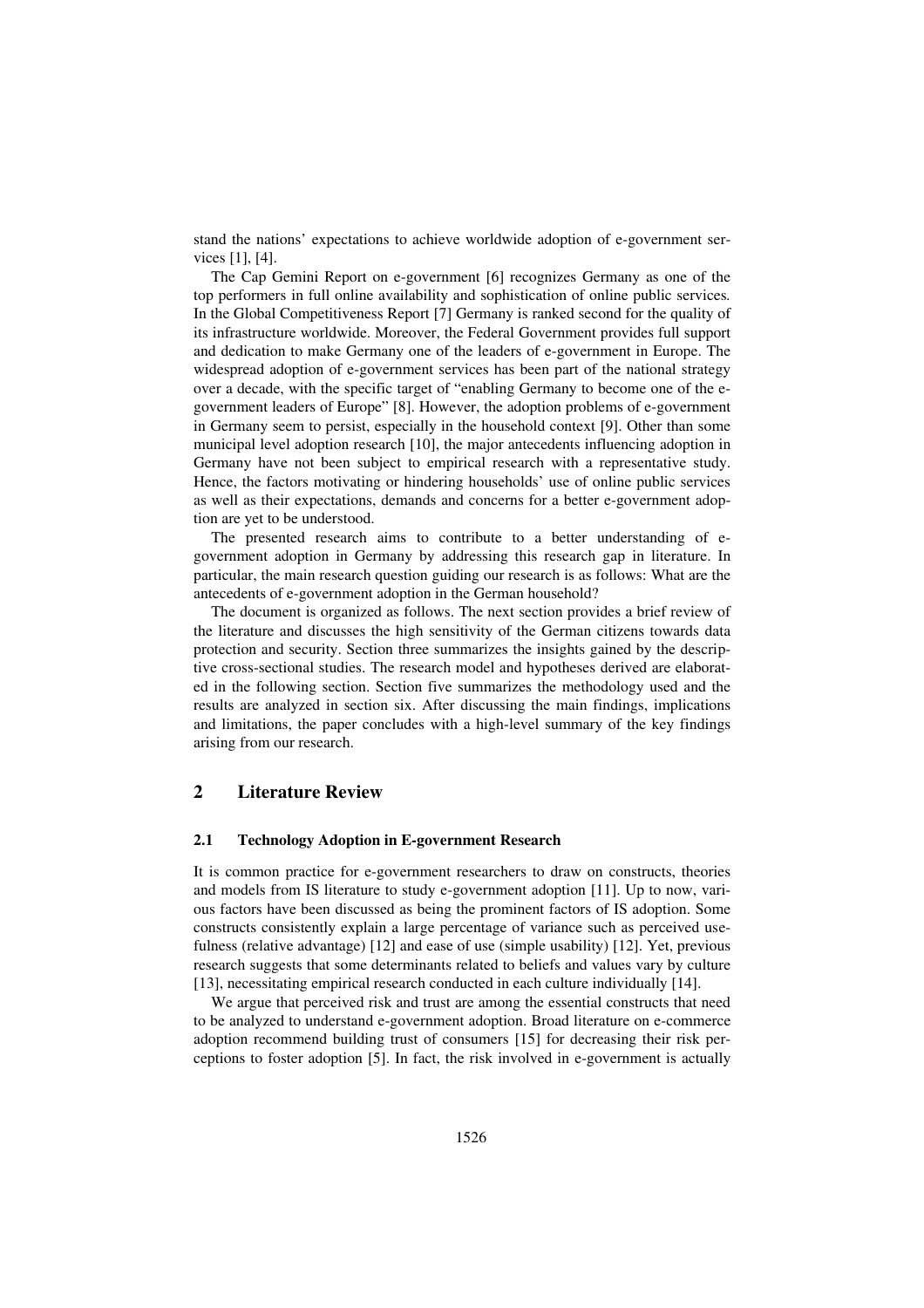much higher than e-commerce [16]. In e-commerce, consumers risk the theft of credit card information and access to personal preferences by third parties. However, in egovernment, citizens transmit their income tax records, digital identities and even permanent characteristics such as biometrics, which would have severe life-long consequences in case of an unwanted third party access. Hence, the key factors of perceived risk and trust become crucial for the context of e-government adoption.

It is necessary to distinguish between the trust of the transmission medium and trust of the service provider, as in the case of e-commerce [17]. Consumers' decision to adopt e-commerce is affected not only by the perceptions of technology but also by the beliefs about the credibility of the e-vendor. Likewise, the perceptions of users on technological security of the transmission medium are significantly different from the perceptions on public organizations' ability to deliver their commitments or the ethical use of the collected data. The latter requires trust in government, which may be difficult to establish. In particular, citizens tend to suspect that government watches everything and gathers data about citizens through various channels [18]. Worldwide data scandals and identity thefts intensify concerns of users towards online public services even more.

It is widely acknowledged that national culture influences how people react to perceived risk and handle trust [19]. Previous studies have demonstrated how espoused cultural values affect a nation's behavior by altering their belief structures [3], [14], also in the context of e-government [20-21].

#### **2.2 High Sensitivity of the German Nation towards Data Protection and Security**

The German nation is highly sensitive towards the issues of data protection and security. The high risk-aversion of the German nation is a widely recognized phenomenon [22] as confirmed by the well-known cultural classifications [19], [23]. The past experience of surveillance state in the German history may be seen as an influence factor on the high risk-aversion at the national level, which deserves further research.

An overview of data protection laws in Germany reflects that Germany has one of the strictest data protection laws in the European Union. In 1983, the German Federal Constitutional Court acknowledged an individual's "right of informational selfdetermination" and ascertained that the privacy of personal data is a fundamental right in German constitutional law [24]. Since then, the basic criterion for handling personal data – including analysis, processing and further use – by any third party has been a given right to the individual who owns the data. Processing of personal data is only permitted with the consent of the individual, independent of its context and sensitivity. Indeed, various nationwide initiatives involving transfer of sensitive personal data have been protested nationwide by citizens, non-governmental organizations and political parties and even abandoned due to infringement to personal privacy [25].

The term "transparent citizen" (in German "gläserner Bürger") – which was originally used to define an anatomical human model made of plastic – has become the metaphor for violating the privacy of citizens in Germany [26]. It implies a complete fluoroscopy (X-Ray screening) of a citizen in terms of his complete personal data and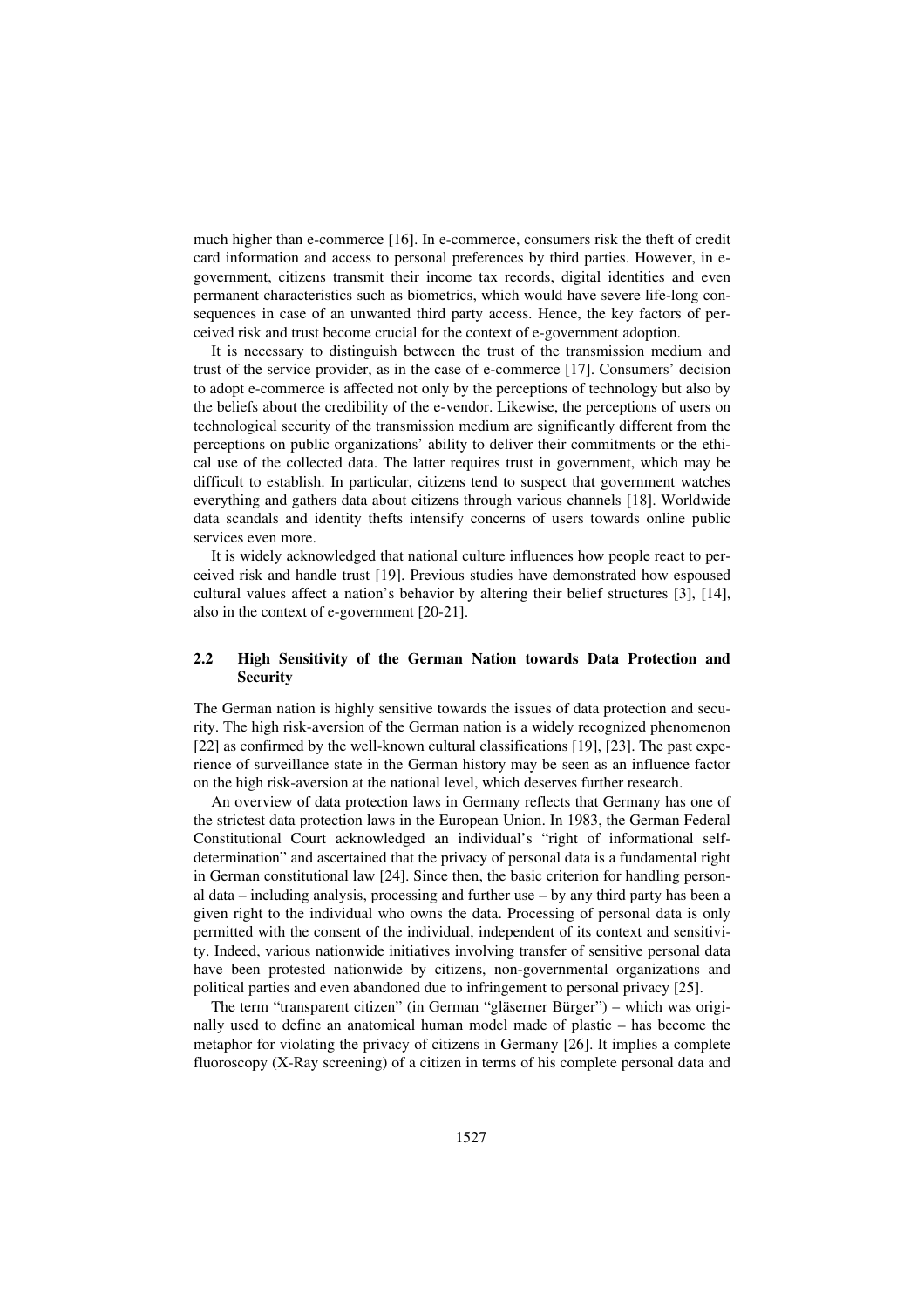tracking of his activities by the government. We argue that the data privacy and security concerns of the citizens need to be analyzed carefully, if e-government in Germany is to succeed. Especially, large-scale projects involving transfer of sensitive personal data are not likely to be successful without a thorough understanding of various risk perceptions of citizens.

## **3 Insights Gained from Descriptive Research**

We have followed a two-step methodology, which combines descriptive and explanatory research. Firstly, we conducted two descriptive studies in 2010 and 2011 – with two different nationwide representative samples – to receive insights into the factors that influence e-government adoption in Germany, which were then analyzed in 2011 as part of an explanatory study. Two cross-sectional studies over these two years were conducted to increase the validity of findings, as one time cross-sectional design would only provide a 'snapshot' at a given point of time [27].



**Fig. 1.** Factors influencing the adoption of e-government in Germany (2011) (based on [28])

The descriptive study included question on the familiarity and satisfaction of egovernment services in Germany. For the purposes of this paper, we only consider the question that aims to provide better understanding on factors influencing egovernment adoption. Figure 1 summarizes the results in 2011 and Table 1 analyzes the change of the factors over the study in 2010 regarding this specific question.

As depicted in Figure 1 above, the factors of data protection, privacy and security are the most important considerations for one's e-government engagement (86,8%) followed by the reliability of systems (85,7%). These factors highlight the importance of citizens' trust in government and technology, including the supporting infrastructure and the transmitting medium. Whilst the trust in government is mentioned implic-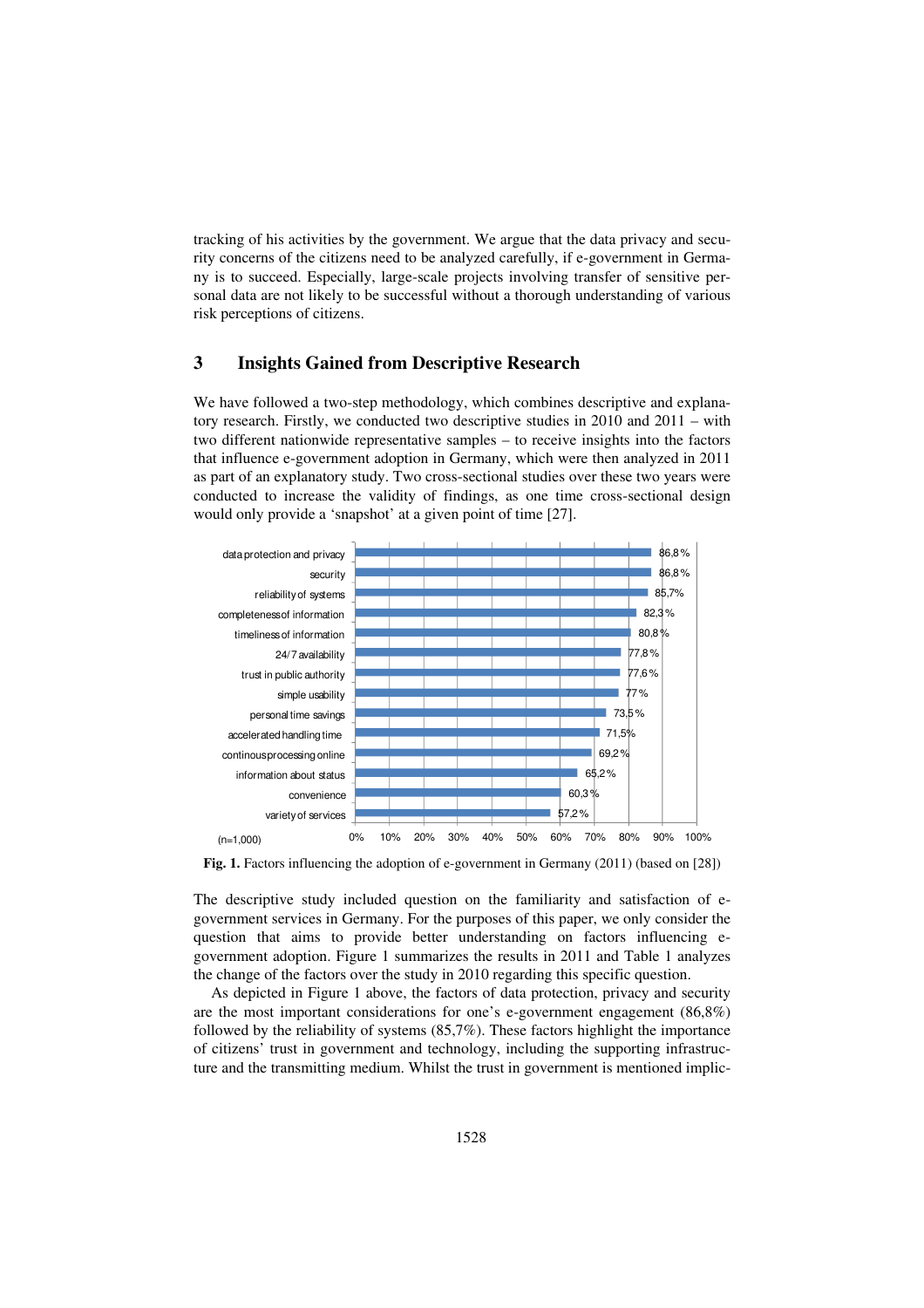itly under 'data protection and privacy', the importance of trust in government became more apparent under 'trust in public authority' (77,6%).

|                           |      | $\mathbf N$ | Mean  | Std.<br>Dev. | Std. Err.<br>Mean | t        | df   | sig.<br>(p) | diff.          |
|---------------------------|------|-------------|-------|--------------|-------------------|----------|------|-------------|----------------|
| data protection and       | 2010 | 1002        | 4.583 | 0,667        | 0.021             | 1,440    | 1865 | .150        | N <sub>0</sub> |
| privacy                   | 2011 | 1000        | 4,533 | 0,876        | 0,028             |          |      |             |                |
| security                  | 2010 | 1002        | 4.534 | 0.673        | 0.021             | 0,824    | 1886 | .410        | N <sub>0</sub> |
|                           | 2011 | 1000        | 4,505 | 0,863        | 0,027             |          |      |             |                |
| reliability of systems    | 2010 | 1002        | 4.402 | 0.697        | 0.022             | $-0,060$ | 1895 | .953        | No             |
|                           | 2011 | 1000        | 4,404 | 0,884        | 0,028             |          |      |             |                |
| completeness of           | 2010 | 1002        | 4.003 | 0,707        | 0.022             |          | 1886 | .000        | Yes            |
| information               | 2011 | 1000        | 4,271 | 0,906        | 0,029             | $-7,388$ |      |             |                |
| timeliness of             | 2010 | 1002        | 4.202 | 0.696        | 0,022             | 0,094    | 1868 | .925        | N <sub>0</sub> |
| information               | 2011 | 1000        | 4,199 | 0,911        | 0,029             |          |      |             |                |
| 24/7 availability         | 2010 | 1002        | 4.242 | 0.738        | 0,023             | 2,236    | 1868 | .025        | Yes            |
|                           | 2011 | 1000        | 4,156 | 0,967        | 0,031             |          |      |             |                |
| trust in public authority | 2010 | 1002        | 4.172 | 0.783        | 0,025             | $-0,481$ | 1914 | .631        | N <sub>0</sub> |
|                           | 2011 | 1000        | 4,191 | 0,968        | 0,031             |          |      |             |                |
| simple usability          | 2010 | 1002        | 4,160 | 0,725        | 0,023             | 0,440    | 1883 | .660        | N <sub>0</sub> |
|                           | 2011 | 1000        | 4,144 | 0,933        | 0,029             |          |      |             |                |
| personal time savings     | 2010 | 1002        | 4,084 | 0,794        | 0,025             | 1,544    | 1941 | .123        | N <sub>0</sub> |
|                           | 2011 | 1000        | 4,024 | 0,945        | 0,030             |          |      |             |                |
| accelerated handling      | 2010 | 1002        | 4,057 | 0,785        | 0,025             | 1,788    | 1915 | .074        | N <sub>0</sub> |
| time                      | 2011 | 1000        | 3,986 | 0,970        | 0,031             |          |      |             |                |
| continuous processing     | 2010 | 1002        | 3,924 | 0,816        | 0,026             | $-0,046$ | 1915 | .963        | N <sub>0</sub> |
| online                    | 2011 | 1000        | 3,926 | 1,008        | 0,032             |          |      |             |                |
| information about         | 2010 | 1002        | 3.782 | 0.838        | 0,026             | $-1,698$ | 1949 | .090        | N <sub>0</sub> |
| status                    | 2011 | 1000        | 3,851 | 0,983        | 0,031             |          |      |             |                |
| convenience               | 2010 | 1002        | 3,684 | 0,912        | 0,029             | $-1,776$ | 1969 | .076        | N <sub>0</sub> |
|                           | 2011 | 1000        | 3,761 | 1,033        | 0,033             |          |      |             |                |
| variety of services       | 2010 | 1002        | 3,694 | 0,798        | 0,025             | $-0,195$ | 1911 | .846        | N <sub>0</sub> |
|                           | 2011 | 1000        | 3,702 | 0,990        | 0,031             |          |      |             |                |

**Table 1.** The change in factors influencing adoption over the two years (based on [28-29])

The independent-samples-t-test analysis presented in Table 1 suggests that, the importance of most factors has not changed significantly in 2011. In the overall, we conclude that the results of the two years did not differ considerably. Afterwards, we proceeded to defining the appropriate research model and developing the hypotheses for our explanatory study, which is explained next.

# **4 Research Model and Hypotheses**

The descriptive studies reveal that perceived risk, trust in technology and trust in government authorities play an important role in German society. Moreover, they illustrate that citizens value relative advantage – correspond to 24/7 availability, accelerated handling time and personal time savings in these studies – and simple usability of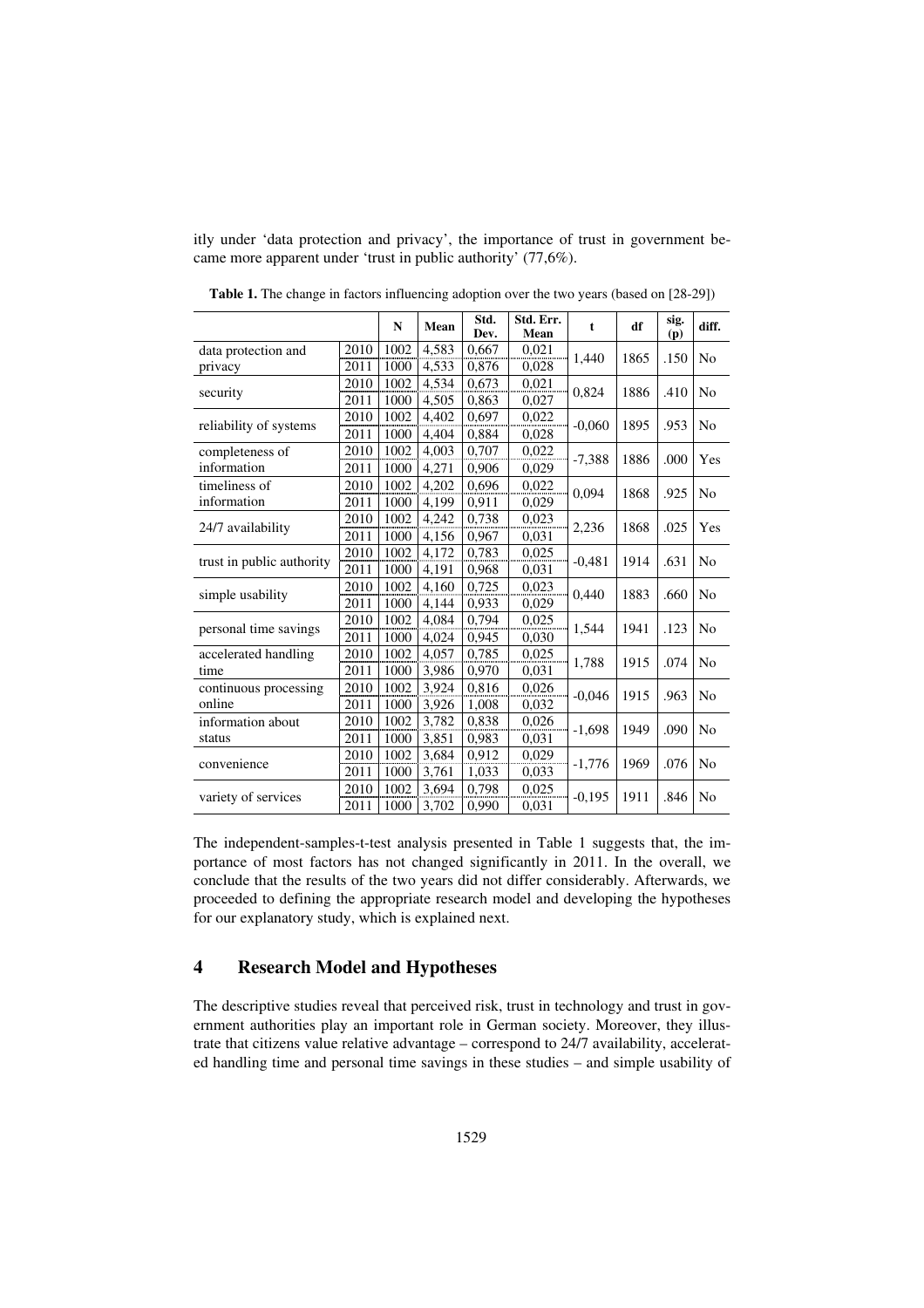the services, which were regarded as being important by at least 71,5% of the respondents. By combining these results with the prior IS adoption literature, we derived our research model. Gefen et al. [30] suggest that confirmatory research should be conducted by using research models with strong theoretical basis. Hence, we combined the selected constructs from the Roger's [31] 'Theory of Perceived Attributes' and the 'Trust and Risk Model' of Belanger and Carter [32].



**Fig. 2.** Research Model

Roger's theory states that potential adopters judge an innovation based on their perceptions of five attributes: relative advantage, complexity, compatibility, observability and trialability [31]. Based on a comprehensive review and meta-analysis, Tornatzky and Klein [33] found that relative advantage, complexity and compatibility are the most significant factors in explaining adoption of innovations, so these were included in our research model. In order to reflect the issues of trust and perceived risk, we included trust of the Internet, trust of the government and perceived risk from the Belanger and Carter's model of e-government adoption. Finally, we added the construct of subjective norm. There is a considerable amount of literature indicating that social influences play an important role in determining the acceptance and usage behavior of new adopters of information technologies [34]. Figure 2 presents our proposed research model and hypotheses.

The intention to use e-government services was questioned by the specific example of e-filing for a number of reasons. First, due to the federal structure of the government in Germany, there may be differences among the services offered by different states and municipalities. Yet, individual income tax filing is a nationwide service of the German Tax Administration, without any specific differences in states or municipalities. Second, tax filing is a civic obligation, which should be familiar to a large amount of the population. Third, the acceptance rate of e-filing in Germany is still relatively low compared to other countries. Thus, questioning particularly based on this example would also deliver the reasons hindering its nationwide acceptance. Finally, some of the existing studies on e-government adoption [35-37] use the specific example of e-filing as well, which would enable cross-cultural comparison of different nations.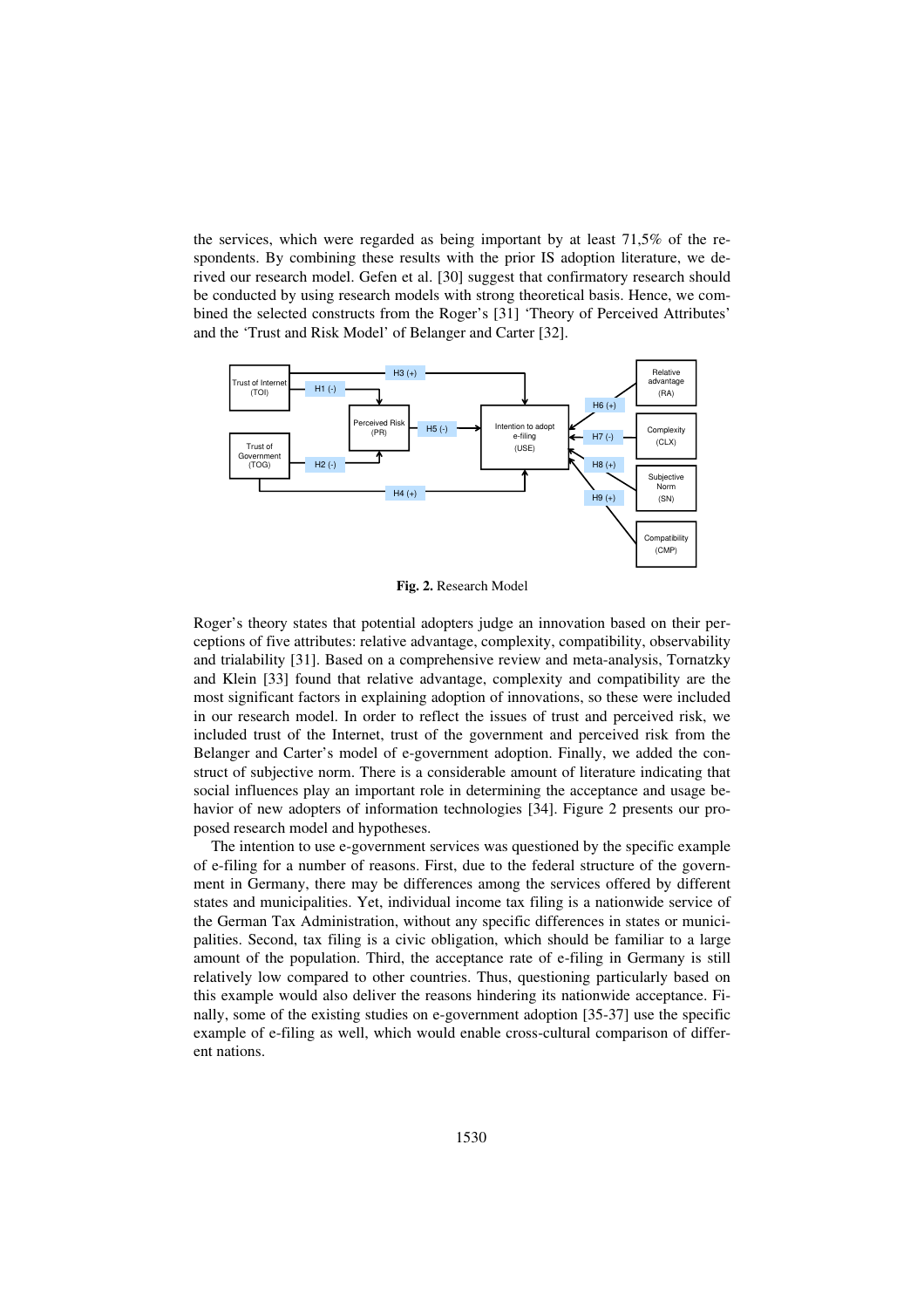# **5 Methodology**

#### **5.1 Data Collection**

The sample for the explanatory study was randomly selected to be representative of the German population to ensure high validity. The online survey was conducted between  $8<sup>th</sup>$  and  $31<sup>th</sup>$  of August 2011. The final sample included 1,000 Internet drawn from the target population of all German households over 18 years old, who had household Internet access, for an error margin of 3,1% at a 95% confidence level. The data is weighted to be representative for the total online population by central features like gender, age and formal education. The sample's age ranged from 18-75, while 81,1% respondents were in the 18-54 age group. 51,8% of the participants were female, 83,5% of them used the Internet several times a day and 84,6% had already been using the Internet for more than five years.

#### **5.2 Instrument Development**

Survey instrument was developed by using existing pre-validated measures of similar constructs in literature [17], [34], [38-40] that were modified to fit to the research context. The instrument consisted of thirty-two indicators on a structured seven-point Likert scale ranging from "strongly agree" to "strongly disagree". The initially developed instrument was initially pilot tested, which helped to reveal problems with question wording, lack of clarity and ambiguity. Such questions were improved before administrating the scale to the intended sample. Face and content validity of the instrument were evaluated by two professors who are experts in the area of trust and IS research, two IS experts with PhD degrees in IS and one marketing research expert.

The internal consistency of the scale, the Cronbach's alpha, has ranged between 0.74 and 0.93. Four items having lower reliability were removed which were the reverse-scored ones on the survey instrument, suggesting that the direction of the wording may have caused the problem. The reliabilities of all measures surpassed the 0.70 cut-off value [41] thus all constructs had acceptable reliability.

Podsakoff et al. [42] suggest that studies using single source, self-reported data should be checked for common method bias. Harman's single-factor test [43] was applied by conducting an exploratory factor analysis to examine the presence of the bias. The principal components factor analysis resulted in seven factors with no factor accounting for the majority of the variance, while the first factor accounted for 34,75% of the variance. This suggests that method bias did not overly influence the responses in this study.

### **6 Data Analysis and Results**

Due to the existence of various latent variables, the second generation multivariate analysis technique Structural Equation Modeling (SEM) [30] was selected for data analysis. We carried out the analysis in accordance with the two-stage methodology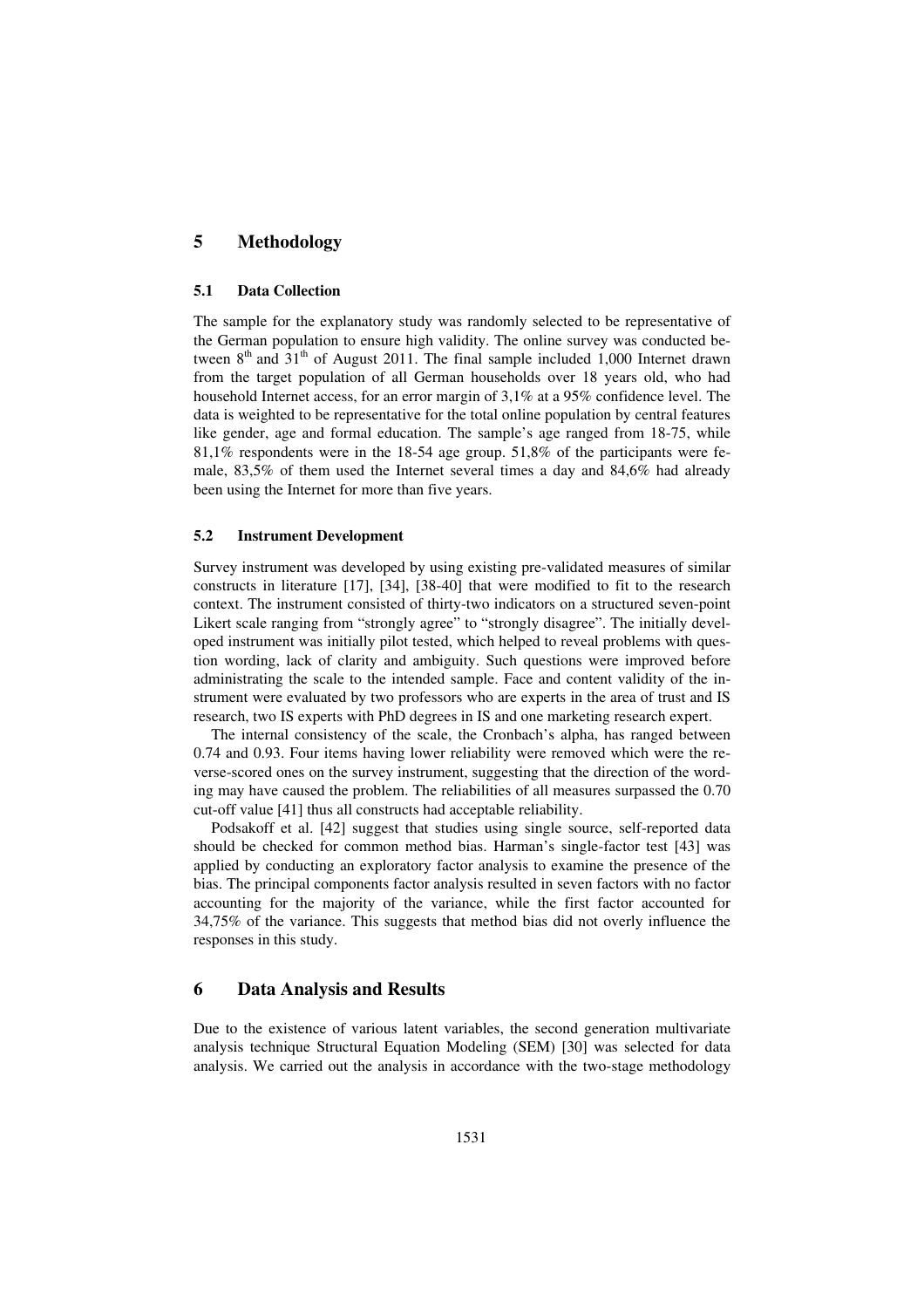suggested by Anderson and Gerbing [44]. The first step was to establish convergent and discriminant validity of the proposed constructs.

#### **6.1 Measurement Model**

Convergent and discriminant validity of the constructs were examined with several tests. The confirmatory factor analysis (CFA) conducted by using LISREL 8.80 [45] demonstrated a good model fit (SRMR =  $0.039$ , CFI =  $0.98$ , RMSEA =  $0.061$ , NFI = 0.97) [41], [45], supporting both convergent and discriminant validity.

|            | CR    | <b>AVE</b> | <b>MSV</b> | ASV   |
|------------|-------|------------|------------|-------|
| <b>TOI</b> | 0,774 | 0,547      | 0,269      | 0,074 |
| <b>TOG</b> | 0,882 | 0,714      | 0.269      | 0,090 |
| <b>PR</b>  | 0.897 | 0,688      | 0.339      | 0,165 |
| RA         | 0,866 | 0,622      | 0,615      | 0,284 |
| <b>CLX</b> | 0.934 | 0,779      | 0,618      | 0,262 |
| <b>USE</b> | 0,830 | 0,644      | 0,601      | 0,274 |
| <b>SN</b>  | 0,914 | 0,729      | 0,038      | 0,018 |
| <b>CMP</b> | 0.917 | 0.788      | 0.618      | 0.324 |

**Table 2.** Convergent and discriminant validity

In addition to CFA, we also checked the construct validity to ensure convergent and discriminant validity of the variables before including them into the hypotheses testing. As illustrated in Table 2, all variables in the study have provided a sufficient convergent validity. The standardized factor loadings were highly significant. Composite reliabilities of all variables exceeded the minimum limit of 0.70 and were larger than the average variance extracted (AVE). The average variance extracted estimates were all above the recommended 0.50 level [41], [46], which implied that more than one-half of the variances observed. With regard to discriminant validity, we compared the maximum shared squared variances (MSV) between factors and average shared squared variance (ASV) with the average variance extracted. All constructs surpassed this test thus the discriminant validity was established [45].

As another test for discriminant validity, the square root of the average variance extracted for each construct was compared against its correlations with other constructs [46], as shown in Table 3. This discriminant validity assessment has also revealed that all constructs displayed sufficient discriminant validity.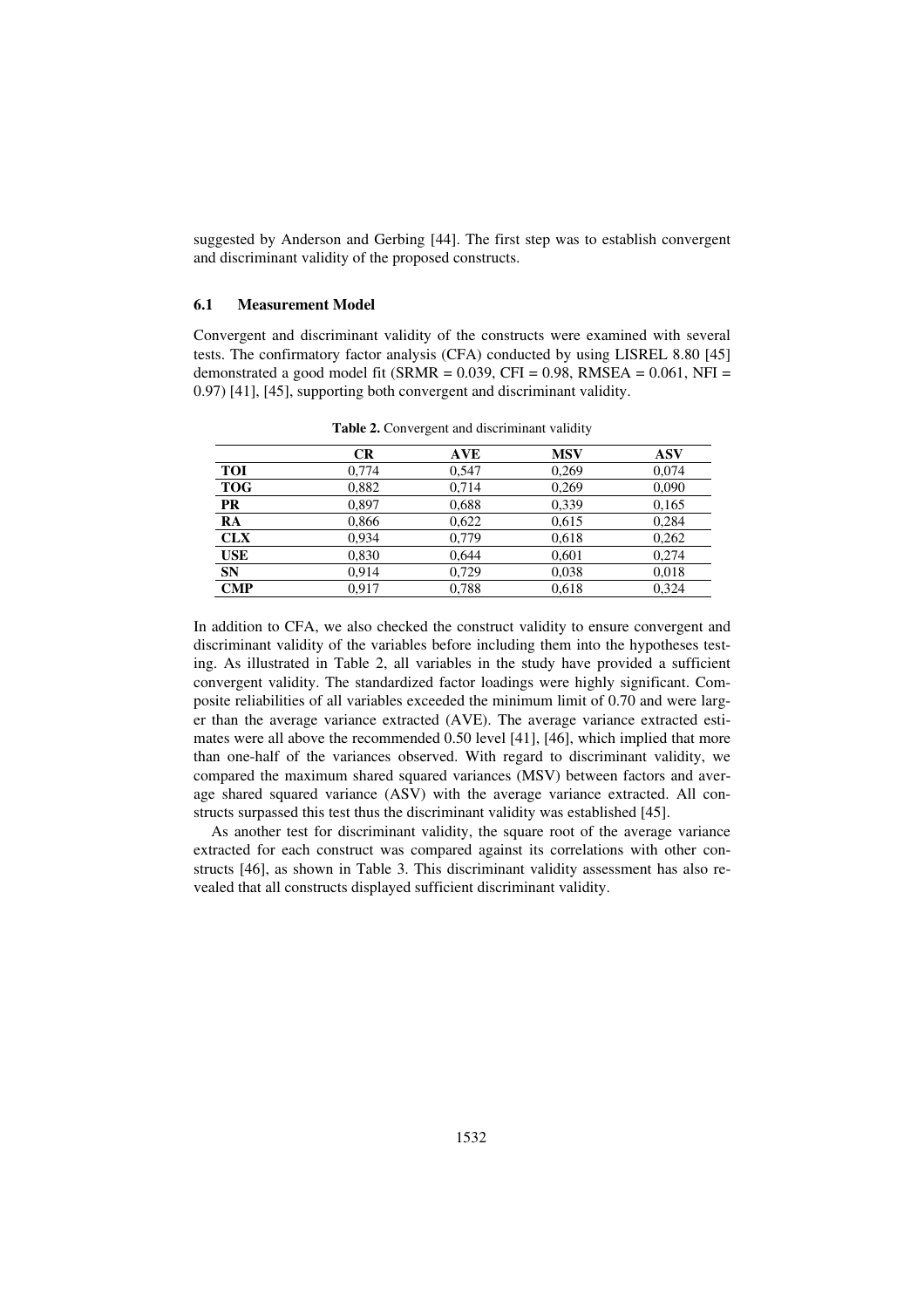|            | <b>SN</b> | <b>TOI</b> | TOG      | PR       | RA    | <b>CLX</b> | <b>CMP</b> | <b>USE</b> |
|------------|-----------|------------|----------|----------|-------|------------|------------|------------|
| <b>SN</b>  | 0,854     |            |          |          |       |            |            |            |
| <b>TOI</b> | 0,161     | 0.740      |          |          |       |            |            |            |
| <b>TOG</b> | 0.178     | 0.519      | 0.845    |          |       |            |            |            |
| PR         | 0.054     | $-0.187$   | $-0,208$ | 0.829    |       |            |            |            |
| RA         | 0.194     | 0,252      | 0.284    | $-0.483$ | 0.789 |            |            |            |
| <b>CLX</b> | 0.037     | 0.213      | 0.272    | $-0.461$ | 0,689 | 0,883      |            |            |
| <b>CMP</b> | 0.140     | 0,220      | 0,272    | $-0.541$ | 0,784 | 0,786      | 0,887      |            |
| <b>USE</b> | 0.074     | 0.169      | 0.234    | $-0.582$ | 0.695 | 0.638      | 0.775      | 0.803      |

**Table 3.** Construct correlation matrix

To sum up, the conducted CFA and convergent validity tests showed that we did not have any issues of convergent and discriminant validity. Next, the structural model and the hypotheses were examined.

#### **6.2 Structural Model**

The structural equation model was estimated using the maximum likelihood method of LISREL 8.80 [45] to examine the relationships among the proposed constructs. The model fit measure of 'standardized root means square residual' (SRMR) had a value of 0.086, exceeding both the good fit level of 0.050 and the acceptable fit level of 0.080 [47]. In order to improve the model fit, the modification indices of LISREL suggested the addition of a path from compatibility to perceived risk. This modification was made in accordance with the previous empirical studies which found that compatibility is negatively related to perceived risk [48]. With this modification, the model provided a very good fit (SRMR =  $0.041$ , CFI =  $0.98$ , RMSEA =  $0.059$ , NFI = 0.97) [41], [45], which is considered to be 'excellent' according to [47] with the fit indices of SRMR  $< 0.08$ , CFI  $> 0.95$  and the RMSEA  $< 0.06$ .

Figure 3 presents the structural relationships among the constructs and standardized path coefficients. Perceived risk is predicted by trust of the Internet ( $\beta$  = -0.14), trust of the government ( $\beta = 0.11$ ) and compatibility ( $\beta = -0.46$ ). These variables totally explain a variance of 23% on perceived risk ( $R^2 = 0.23$ ). Intention to use is jointly predicted by perceived risk ( $\beta$  = -0.24), compatibility ( $\beta$  = 0.41), relative advantage ( $\beta$ = 0.26) and subjective norm ( $\beta$  = 0.06) by explaining a total variance of 63% ( $\mathbb{R}^2$  = 0.63).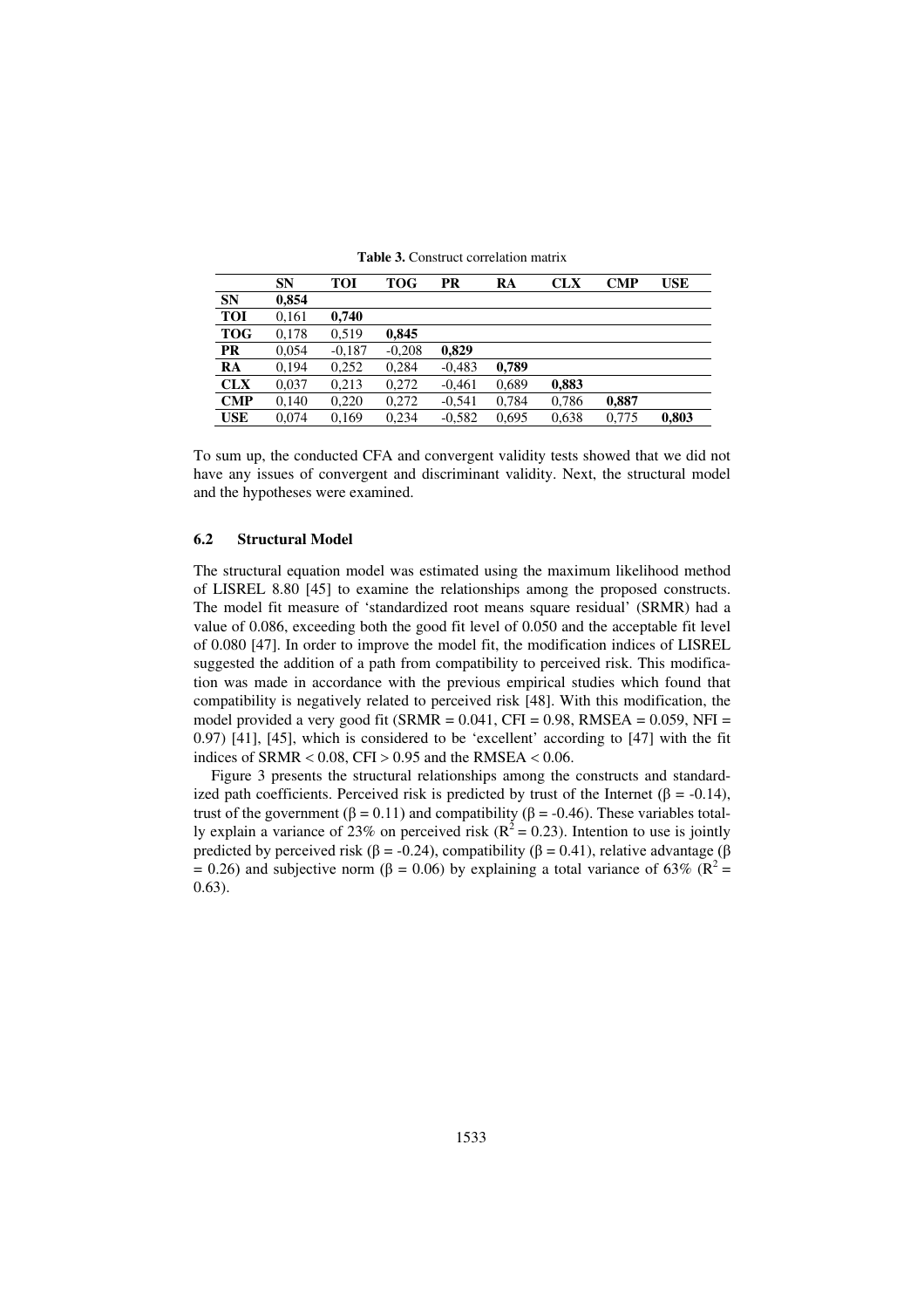

**Fig. 3.** Standardized path coefficients for significant relationships

Table 4 summarizes the hypotheses tests. Overall, five of the nine proposed hypotheses are accepted. Higher levels of trust of the Internet decrease perceived risk (H1). As the degree of trust on the Internet as the transmitting medium increases, the degree of perceived risk decreases. Similarly, higher levels of perceived risk affect intention to use e-filing negatively (H5). If users perceive high amount of risk to make their tax declarations online due to any reason, they will be less willing to use e-filing.

| <b>Hypotheses</b> | <b>Relationship</b> | <b>Estimate</b> | <b>Std-Error</b> | t-value | <b>Supported</b> |
|-------------------|---------------------|-----------------|------------------|---------|------------------|
| H1                | TOI->PR             | $-0.14$         | 0.043            | $-3.25$ | <b>YES</b>       |
| H <sub>2</sub>    | TOG->PR             | 0.11            | 0.040            | 2.70    | N <sub>O</sub>   |
| H <sub>3</sub>    | TOI->USE            | $-0.01$         | 0.033            | $-0.20$ | N <sub>O</sub>   |
| H <sub>4</sub>    | TOG->USE            | 0.03            | 0.031            | 1.01    | N <sub>O</sub>   |
| H <sub>5</sub>    | <b>PR-&gt;USE</b>   | $-0.25$         | 0.027            | $-9.47$ | YES              |
| H6                | $RA$ ->USE          | 0.29            | 0.039            | 7.49    | YES              |
| H7                | CLX->USE            | $-0.03$         | 0.044            | $-0.76$ | N <sub>O</sub>   |
| H8                | SN->USE             | 0.06            | 0.025            | 2.52    | YES              |
| H9                | CMP->USE            | 0.39            | 0.046            | 8.61    | YES              |
|                   |                     |                 |                  |         |                  |

**Table 4.** Path coefficients and hypothesis testing

Relative advantage behaves also as expected (H6) by positively influencing intention to use. If an online service provides more advantages than its paper-based version, citizens would prefer to use the former. Subjective norm affects intention to use positively as well (H8), however its effect is barely significant. This finding suggests that, there is only a low amount of peer influence on citizens for determining the behavior of e-filing. Perhaps, this is caused by the sample of experienced Internet users. Yet, the experiences of the peers could have been influential on the people having very limited amount of online experience. We suggest future research to explore this aspect with other samples to understand this relationship.

Compatibility influences intention to use e-filing significantly, therefore H9 is also supported. Overall, we observe that intention to use e-filing is largely driven by compatibility. Besides this direct positive effect, it has also an indirect effect on intention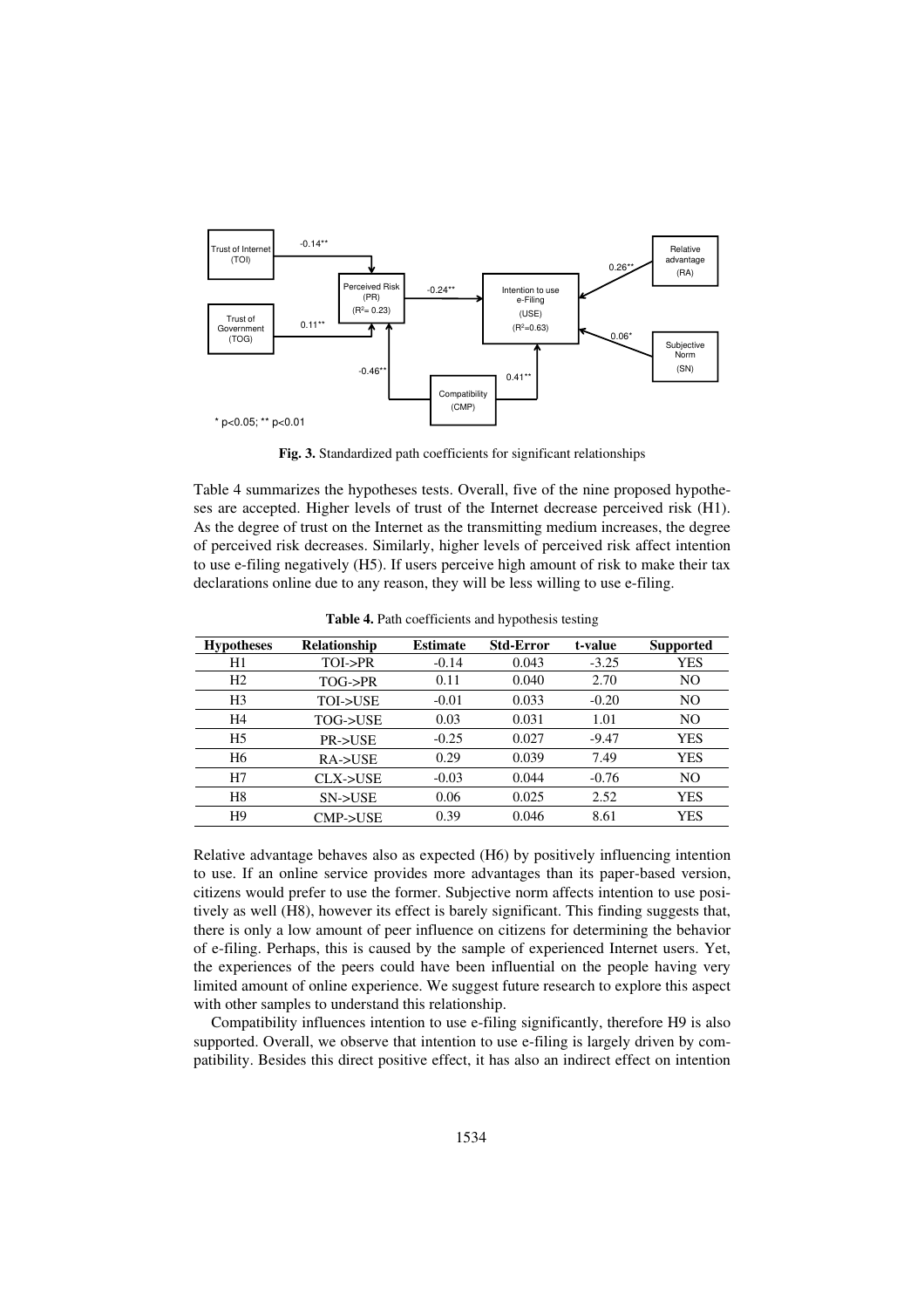to use by decreasing perceived risk. Thus it seems that taxpayers are influenced by the compatibility of the e-filing method with their life and work styles.

Notably, H2 is not supported. We expected trust of the government would negatively affect perceived risk however in contrast; it has a slight positive effect. This contradicts with the literature that perceived risk decreases when trust is present [32], [49]. Future research should explore this relationship with new samples. H3 and H4 are also rejected. They suggest that trust of the Internet and trust of the government increase the intention to use e-filing, however such a direct effect cannot be observed. The impact of trust of the Internet is mediated by perceived risk, consistent with findings obtained by previous studies [50]. Future research may focus on understanding the mediating effect of perceived risk on trust rather than analyzing its direct effect.

Surprisingly, H7 is rejected. Complexity does not have a significant effect on intention to use. This contradicts with the highly recognized models of IS adoption research [40], [51]. Indeed, e-filing in Germany is a relatively complex e-government service compared to other services. Thus the complexity of e-filing could still be an important antecedent to adoption for the users having limited amount of experience with the Internet and online technologies. Future studies should explore the impact of complexity using such a sample for verification.

# **7 Discussion**

Overall, the descriptive studies of the presented research reveal important insights about the expectations, concerns and demands of the citizens towards adopting egovernment services. The findings of the confirmatory research suggest that compatibility, relative advantage and perceived risk are the main antecedents influencing adoption in the German household.

Our research aims both theoretical and practical contributions. Despite its development in recent years, research on adoption of e-government is still in its infancy. Scarce research on adoption of e-filing has mainly utilized the technology acceptance model (TAM) by Davis [40], theory of planned behavior (TPB) by Ajzen [52] and the Unified Theory of Acceptance and Use of Technology (UTAUT) by Venkatesh et al. [51]. Except some initial attempts [53], Roger's Theory of Perceived Attributes [31] have not received much attention to analyze adoption of e-filing, which was applied in this research. This research also provides a contribution to the cultural context of egovernment adoption. While adoption in different nations receives increasing interest, antecedents of e-government adoption in Germany remained relatively underresearched. Our research should be considered as a building block for future research on understanding the adoption behavior of the citizens in Germany.

Moreover, the empirical findings of this paper provide valuable insights to the policy makers to promote the adoption of e-government nationwide. The cross-sectional studies over the two years have drawn attention to the data protection and security related concerns as important inhibitors of e-government adoption. Thus, citizens should be aware of and have control over the personal information to be stored [54]. Privacy policies involving access control should be documented and communicated.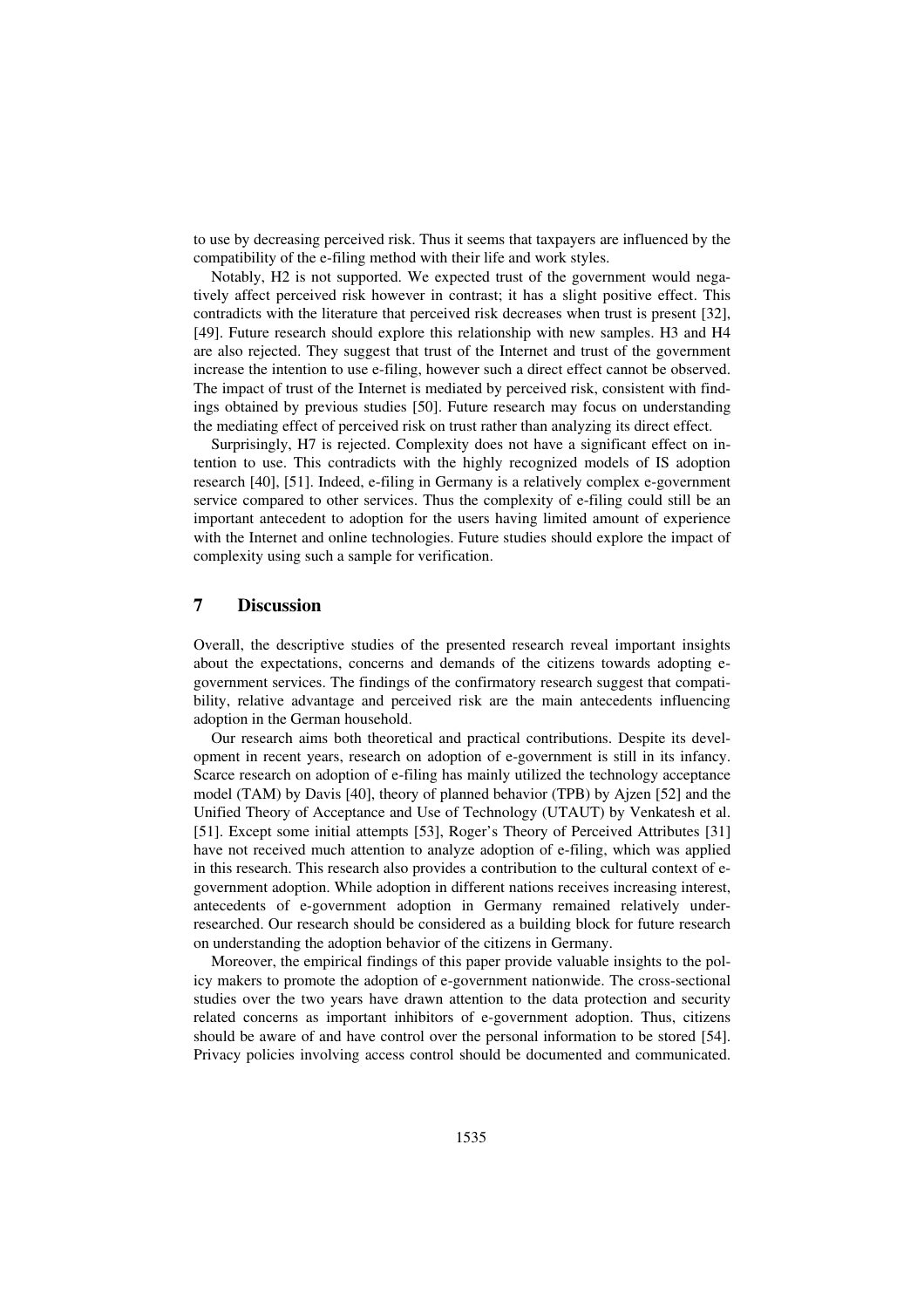In addition, government authorities should pay more attention to delivering services that are compatible with the life and working styles of the citizens and concentrate on increasing the relative advantages of the online services over the traditional ones.

Some limitations of the study should be acknowledged which point to directions for future research. First, in order to reach out to nationwide representative samples, we used online questionnaires with households having a PC and an Internet access; therefore the sample had a considerable amount of previous Internet experience. This may have biased our results, especially in terms of the constructs complexity, subjective norm and trust of the Internet. We suggest future research analyze the influences of these constructs on samples having no household PCs and only very limited experience with the Internet. Second, due to the emphases of data protection and security in the cross-sectional descriptive studies, the constructs of trust of the Internet and trust of the government were integrated in the research model. Although our selection was based on prior literature, trust constructs may not have fully reflected the data protection and security concerns of the users. Instead, we suggest future research to test the direct impacts of data protection and security concerns on e-government adoption, rather than the indirect impact of trust, which may seem irrelevant for the respondents. Third, it should be noted that the purpose of this research was to understand the adoption behavior of the German citizens rather than investigating the cultural differences among nations. For such a purpose, a cross-cultural study would be necessary using the same research model and instrument to understand adoption in different nations. Although perceived ease of use [55], social influence [56] and trust of the government [57] found to be among the crucial antecedents of the intention to use e-filing in other cultures, this may or may not be caused by the cultural differences among the nations, which needs to be confirmed further in cross-cultural studies analyzing the moderating effect of national culture on adoption. Finally, the descriptive studies were not based on a specific e-government service but the explanatory research was conducted on the specific example of e-filing. We suggest further research to validate the findings of this research by using other examples of egovernment services in Germany.

# **8 Conclusion**

In contrast to IS adoption literature in other online contexts, research in e-government adoption is still in its infancy. Despite its development in the last decade, more empirical research is still necessary, to understand and boost e-government adoption worldwide. Research in similar contexts suggests that adoption behaviors of nations are influenced by the espoused cultural values, beliefs and norms. Even though egovernment adoption in some cultures has been subject to research, some others remain relatively under-researched.

We analyzed the determinants of e-filing adoption in Germany with a comprehensive empirical research combining two cross-sectional descriptive studies and an explanatory study, being all nationwide representative. The descriptive studies demonstrated the sensitivity of the nation towards the issues of data protection and security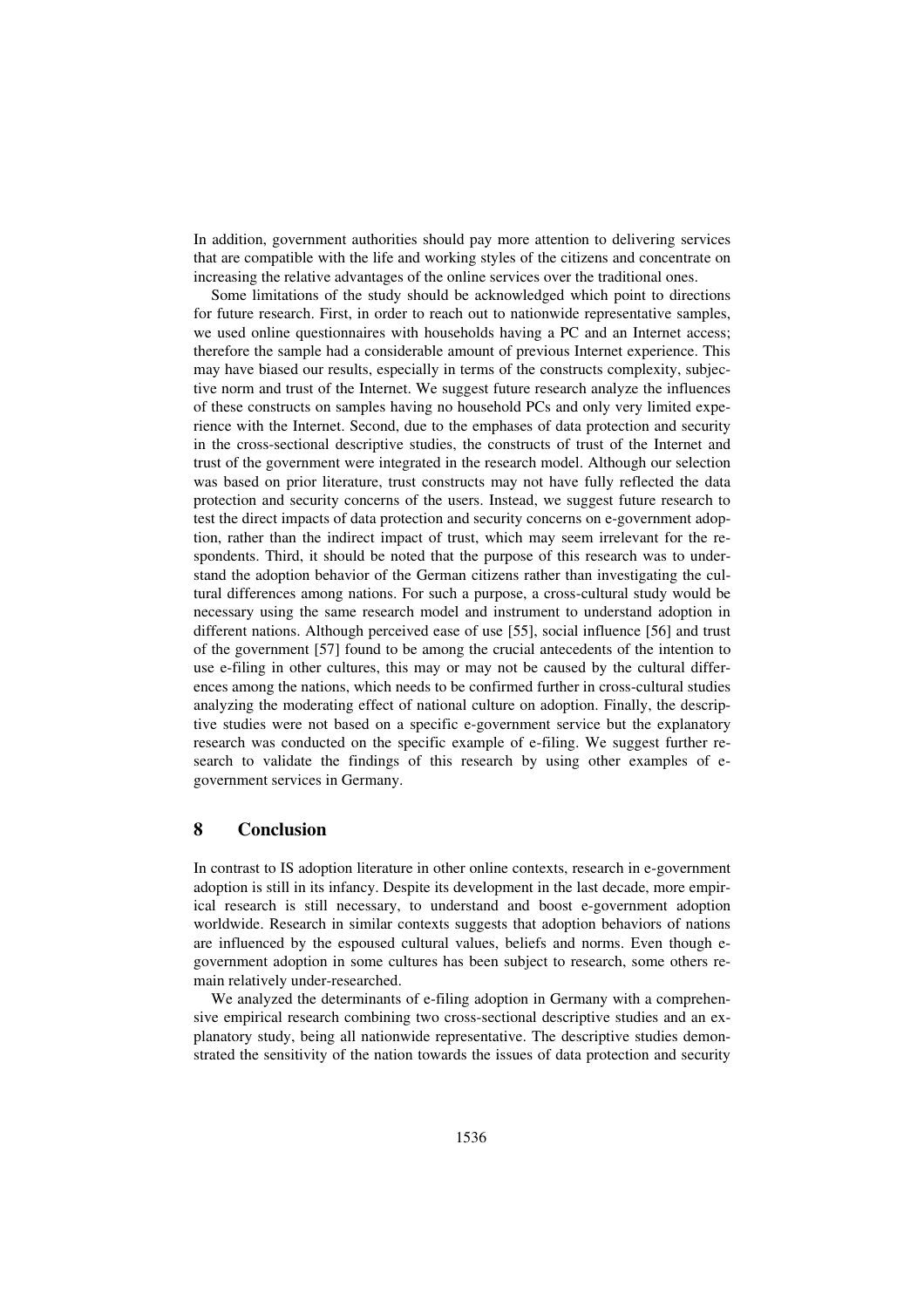therefore we included the constructs of trust and perceived risk in our research model. The structural equation modeling analysis conducted in the second stage revealed that compatibility, relative advantage and perceived risk are the main determinants of adoption in the German household. In light of these findings, we suggest future researchers to analyze decision making of households with other research models and samples, in order to contribute to the existing knowledge on e-government adoption.

## **References**

- 1. Verdegem, P., Verleye, G.: User-centered E-Government in practice: A comprehensive model for measuring user satisfaction. Government Information Quarterly 26, 487-497 (2009)
- 2. Schedler, K., Summermatter, L.: Customer orientation in electronic government: Motives and effects. Government Information Quarterly 24, 291-311 (2007)
- 3. Srite, M., Karahanna, E.: The role of espoused national cultural values in technology acceptance. MIS Quarterly 30, 679-704 (2006)
- 4. Patel, H., Jacobson, D.: Factors influencing citizen adoption of E-government: a review and critical assessment. In: ECIS 2008 Proceedings, pp. 1058-1069 (2008)
- 5. Luo, X.: Trust production and privacy concerns on the Internet: A framework based on relationship marketing and social exchange theory. Industrial Marketing Management 31, 111-118 (2002)
- 6. Capgemini: Digitizing public services in Europe: putting ambition into action (2011)
- 7. World Economic Forum: The Global Competitiveness Report 2010-2011. (2011)
- 8. Bundesministerium des Innern: Umsetzungsplan 2009 E-Government 2.0 (2009)
- 9. United Nations: E-Government Survey (2012)
- 10. Heierhoff, L., Hofmann, S.: Adoption of Municipal e-Government Services A Communication Problem? In: AMCIS 2012 Proceedings, Paper 7 (2012)
- 11. Gefen, D., Warkentin, M., Pavlou, P.A., Rose, G.M.: EGovernment Adoption. In: Americas Conference on Information Systems, Paper 83, Dallas, Texas (2002)
- 12. Davis, F.D.: User acceptance of information technology: system characteristics, user perceptions and behavioral impacts. Int. Journal of Man-Machine Studies 38, 475-487 (1993)
- 13. Doney, P.M., Cannon, J.P., Mullen, M.R.: Understanding the influence of national culture on the development of trust. Academy of Management Review 23, 601-620 (1998)
- 14. Gefen, D., Heart, T.: On the Need to Include National Culture as a Central Issue in E-Commerce Trust Beliefs. Journal of Global Information Management 14, 1-30 (2006)
- 15. Slyke, C.V., Belanger, F., Comunale, C.L.: Factors influencing the adoption of web-based shopping: the impact of trust. ACM SIGMIS Database 35, 32-49 (2004)
- 16. Gefen, D.: Reflections on the dimensions of trust and trustworthiness among online consumers. ACM SIGMIS Database 33, 38-53 (2002)
- 17. McKnight, D.H., Choudhury, V., Kacmar, C.: Developing and validating trust measures for e-Commerce: an integrative typology. Information Systems Research 13, 334-359 (2002)
- 18. Belanger, F., Hiller, J.: A framework for e-government: privacy implications. Business Process Management Journal 12, 48-60 (2006)
- 19. Hofstede, G.: Cultures and organizations: software of the mind. McGraw-Hill, New York (1991)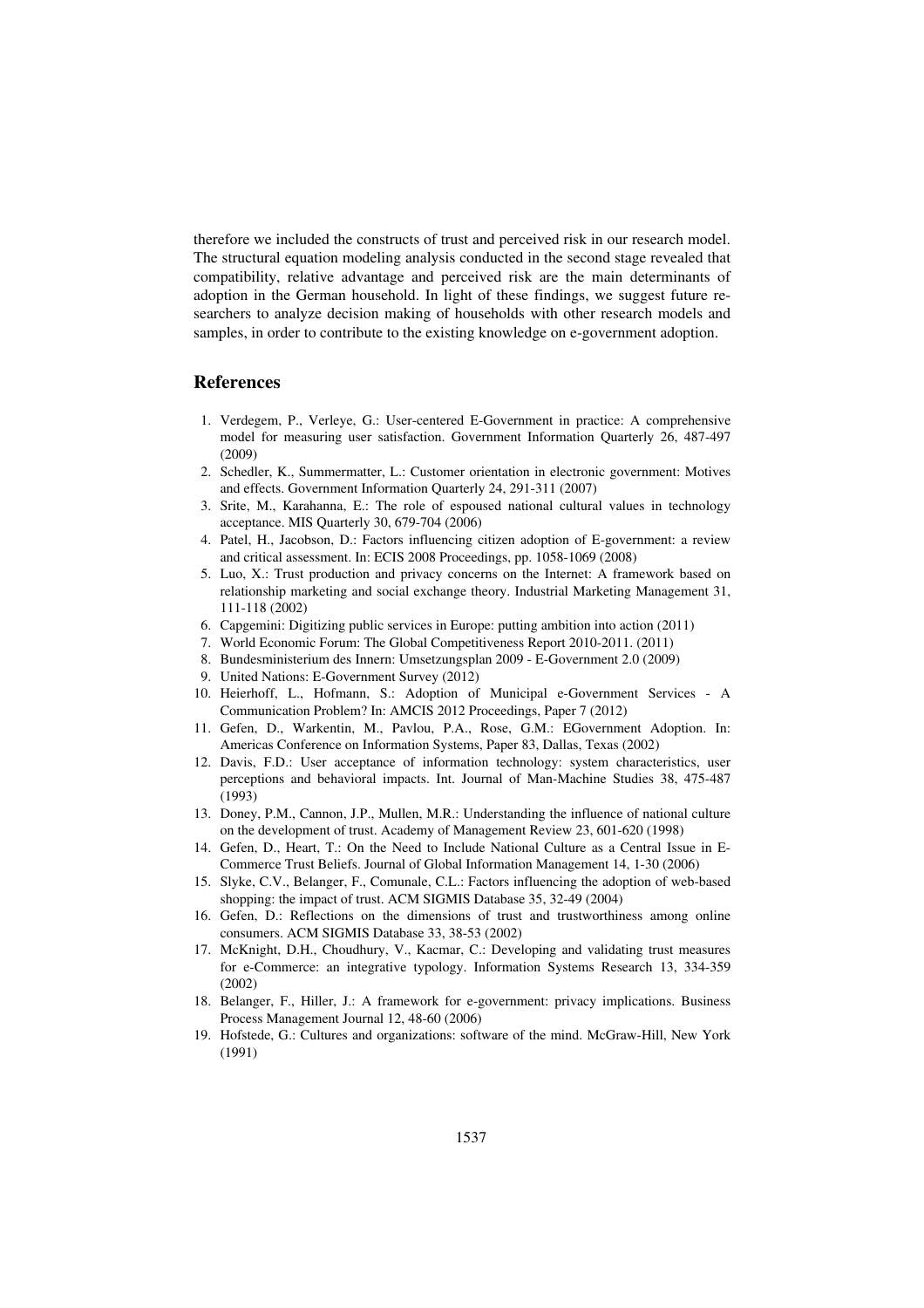- 20. Carter, L., Weerakkody, V.: E-government adoption: A cultural comparison. Information Systems Frontiers 10, 473-482 (2008)
- 21. Warkentin, M., Gefen, D., Pavlou, P.A., Rose, G.M.: Encouraging citizen adoption of e-Government by building trust. Electronic Markets 12, 157-162 (2002)
- 22. The Lauder Institute: First-hand perspectives on the global economy (2009)
- 23. House, R.J., Hanges, P.J., Javidan, M., Dorfman, P.W., Gupta, V. (eds.): Culture, Leadership and Organizations: The GLOBE Study of 62 Socities. Sage, Thousand Oaks (2004)
- 24. Bundesrepublik Deutschland: Volkszählungsurteil (1983)
- 25. Klopp, T.: Zentralregister für Streikende. Zeit Online (2009)
- 26. Akkaya, C., Wolf, P., Krcmar, H.: Factors Influencing Citizen Adoption of E-Government Services: A Cross-Cultural Comparison (Research in Progress). In: 45<sup>th</sup> Hawaii International Conference on System Science (HICSS), pp. 2531-2540 (2012)
- 27. Punch, K.F.: Introduction to social research. Sage, London (2005)
- 28. Krcmar, H., Wolf, P., Wolf, M., Dirtheuer, K.: eGovernment Monitor In: Initiative D21 e.V., Institute for Public Information Management (ipima) (eds.) (2011)
- 29. TNS Infratest: (N)ONLINER Atlas 2010 eGovernment Monitor (2010)
- 30. Gefen, D., Rigdon, E.E., Straub, D.: An update and extension to SEM guidelines for administrative and social science research. MIS Quarterly 35, iii-A7 (2011)
- 31. Rogers, E.M.: Diffusion of Innovations. The Free Press, New York (1995)
- 32. Belanger, F., Carter, L.: Trust and risk in e-government adoption. Journal of Strategic Information Systems 17, 165-176 (2008)
- 33. Tornatzky, L.G., Klein, K.J.: Innovation characteristics and innovation adoptionimplementation: A meta-analysis of findings. IEEE Transactions on Engineering Management 29, 28-45 (1982)
- 34. Taylor, S., Todd, P.A.: Understanding information technology usage: a test of competing models. Information Systems Research 6, 144-176 (1995)
- 35. Wu, I.-L., Chen, J.-L.: An extension of Trust and TAM model with TPB in the initial adoption of on-line tax: an empirical study. Int. J. of Human-Computer St. 62, 784-808 (2005)
- 36. Schaupp, L.C., Carter, L., Hobbs, J.: E-File Adoption: A Study of U.S. Taxpayers' Intentions. In: Proceedings of the 42<sup>nd</sup> Hawaii International Conference on System Sciences, pp. 1-10 (2009)
- 37. Fu, J.-R., Farn, C.-K., Chao, W.-P.: Acceptance of electronic tax filing: a study of taxpayer intentions. Information & Management 43, 109-126 (2006)
- 38. Teo, T., Srivastava, S., Jiang, L.: Trust and electronic government success: an empirical study. Journal of Management Information Systems 25, 99-132 (2008)
- 39. Moore, G.C., Benbasat, I.: Development of an instrument to measure the perceptions of adopting an information technology innovation. Information Systems Research 2, 192-222 (1991)
- 40. Davis, F.D.: Perceived usefulness, perceived ease of use, and user acceptance of Information Technology. MIS Quarterly 13, 319-340 (1989)
- 41. Hair, J.F., Black, W.C., Babin, B.J., Anderson, R.E.: Multivariate data analysis: a global perspective. Pearson, Upper Saddle River et al. (2010)
- 42. Podsakoff, P.M., MacKenzie, S.B., Lee, J.-Y., Podsakoff, N.P.: Common method biases in behavioral research: a critical review of the literature and recommended remedies. Journal of Applied Psychology 88, 879-903 (2003)
- 43. Harman, H.H.: Modern factor analysis. University of Chicago Press, Chicago (1976)